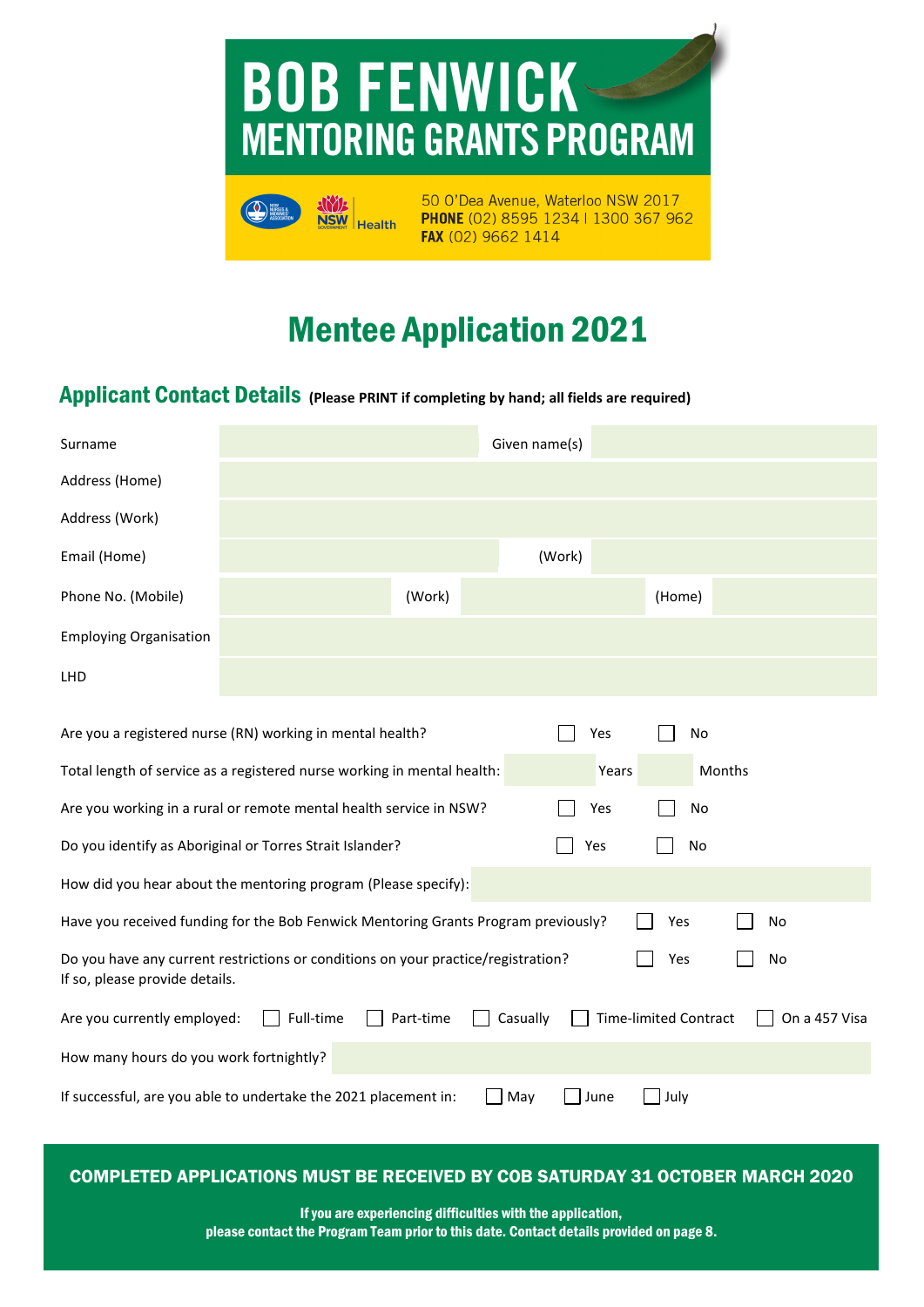

### Employer Contact Details **(Please ensure all fields marked with \* are completed):**

| *Manager (name)             |        |  |  |  |  |
|-----------------------------|--------|--|--|--|--|
| *Email                      |        |  |  |  |  |
| Phone No. (Mobile)          | (Work) |  |  |  |  |
|                             |        |  |  |  |  |
| *Director of Nursing (name) |        |  |  |  |  |
| *Email                      |        |  |  |  |  |
| Phone number                |        |  |  |  |  |

# Appendix 1 – MANAGER'S ENDORSEMENT

*Please ask your Manager to fill out this section. This section is a part of the Eligibility Criteria and all areas must be filled out. \* Note: Application forms sent in without this information will not be assessed.*

#### **In completing this section and signing it, I endorse the applicant applying for the Bob Fenwick Mentoring Grants Program.**

Please explain why you think the applicant is suitable for this grant based on your professional knowledge of them (250 words).

On behalf of your mental health service, you confirm that your organisation will continue to provide the applicant with:

- ✓ continuity of employment as a paid employee of your mental health service whilst on placement
- $\checkmark$  time off work to attend the placement
- $\checkmark$  workers compensation and public liability coverage
- $\checkmark$  continuity of terms and conditions of employment such as leave entitlements and superannuation
- $\checkmark$  back-fill for the applicants position while on placement

Manager's Signature (\*signature required)

Date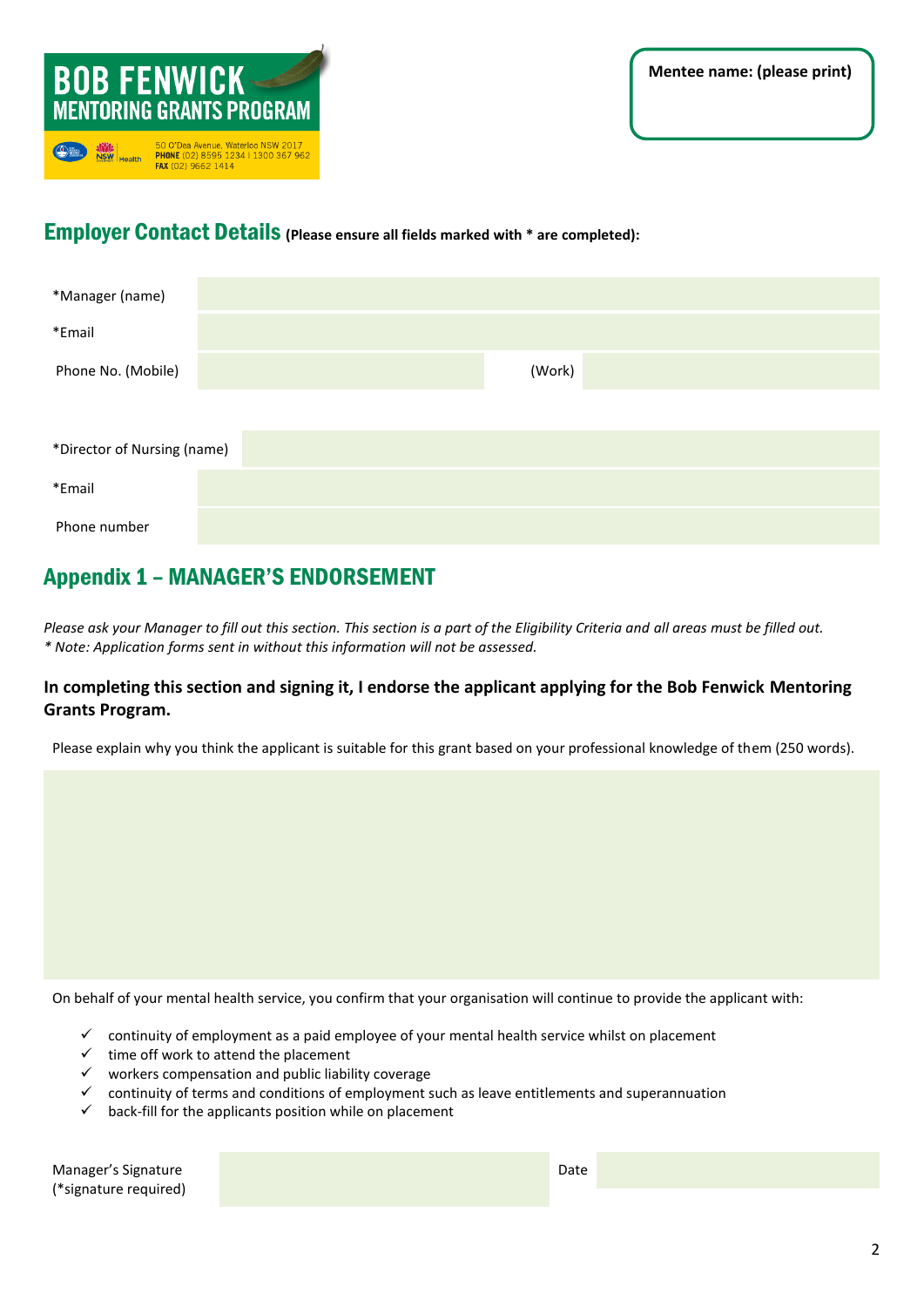

# Area of interest

In what specific areas of mental health nursing practice would you like to have your mentoring experience? (For example: Adolescent – Adult Inpatient – Community – PECC – Forensic – SMHSOP – CAMHS – Other) Please list three preferred nursing practice areas in order of your preferred priority, from highest (1) to lowest (3), keeping in mind that it may not be possible to fulfil all first preferences, but all efforts will be made to do so. **Note: You** *may* **not be eligible for placement in a Forensic setting if you have less than 2 years' experience as a mental health nurse.**

| ີ<br>-            |  |
|-------------------|--|
| $\lceil 3 \rceil$ |  |

**Why are these areas of interest to you? (250 words max)**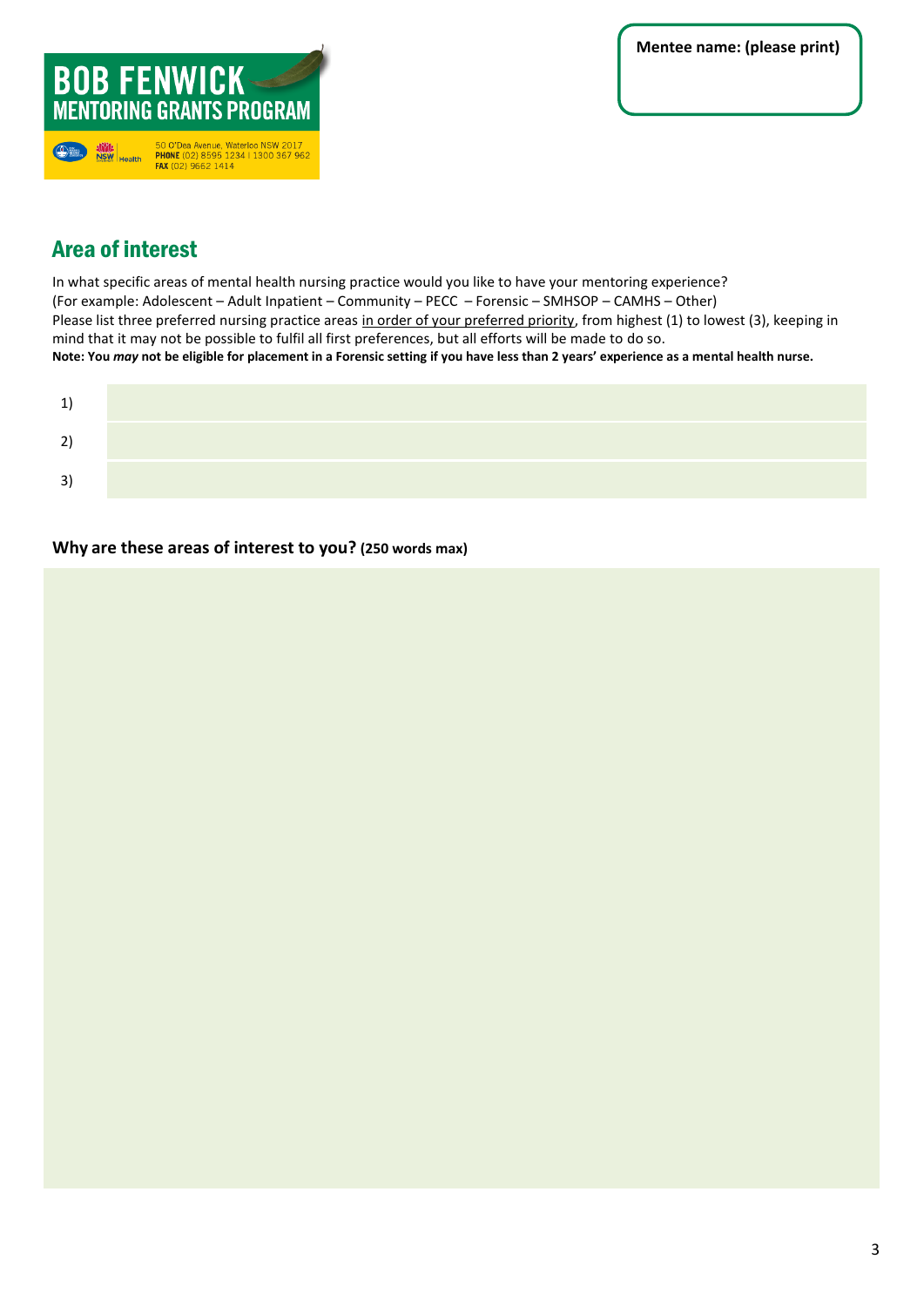

# Placement experience sought

The table below is intended to provide a snapshot of your preferred experiences to help the process of matching Mentees to their Mentors. A work plan template will be provided to successful applicants and developed in consultation with the Mentor prior to placement.

Please complete the table below briefly outlining your preferred aspect or experiences with activities you seek at the host facility. Possible aspect or experiences include (but not limited to):

| <b>ASPECT</b>                                                       | <b>ACTIVITIES</b> |
|---------------------------------------------------------------------|-------------------|
| <b>Documentation/Care Plans</b>                                     |                   |
| <b>De-escalation or Other Techniques</b>                            |                   |
| <b>Assessment (specify type)</b>                                    |                   |
| <b>Multi-disciplinary Interaction</b>                               |                   |
| <b>Mental Health Act (specify area/s)</b>                           |                   |
| <b>Seclusion Management</b>                                         |                   |
| <b>Communication (specify type)</b>                                 |                   |
| Specific Therapies e.g. DBT, CBT,<br><b>Family or Other Therapy</b> |                   |
| <b>Risk Assessment/Safety Plans</b>                                 |                   |
| <b>Co-morbidity</b>                                                 |                   |
| <b>Early Psychosis and/or</b><br><b>Management</b>                  |                   |
| <b>Aboriginal/Torres Strait Islander</b><br>mental health           |                   |
| <b>Other</b>                                                        |                   |
| <b>Other</b>                                                        |                   |
| <b>Other</b>                                                        |                   |
| <b>Other</b>                                                        |                   |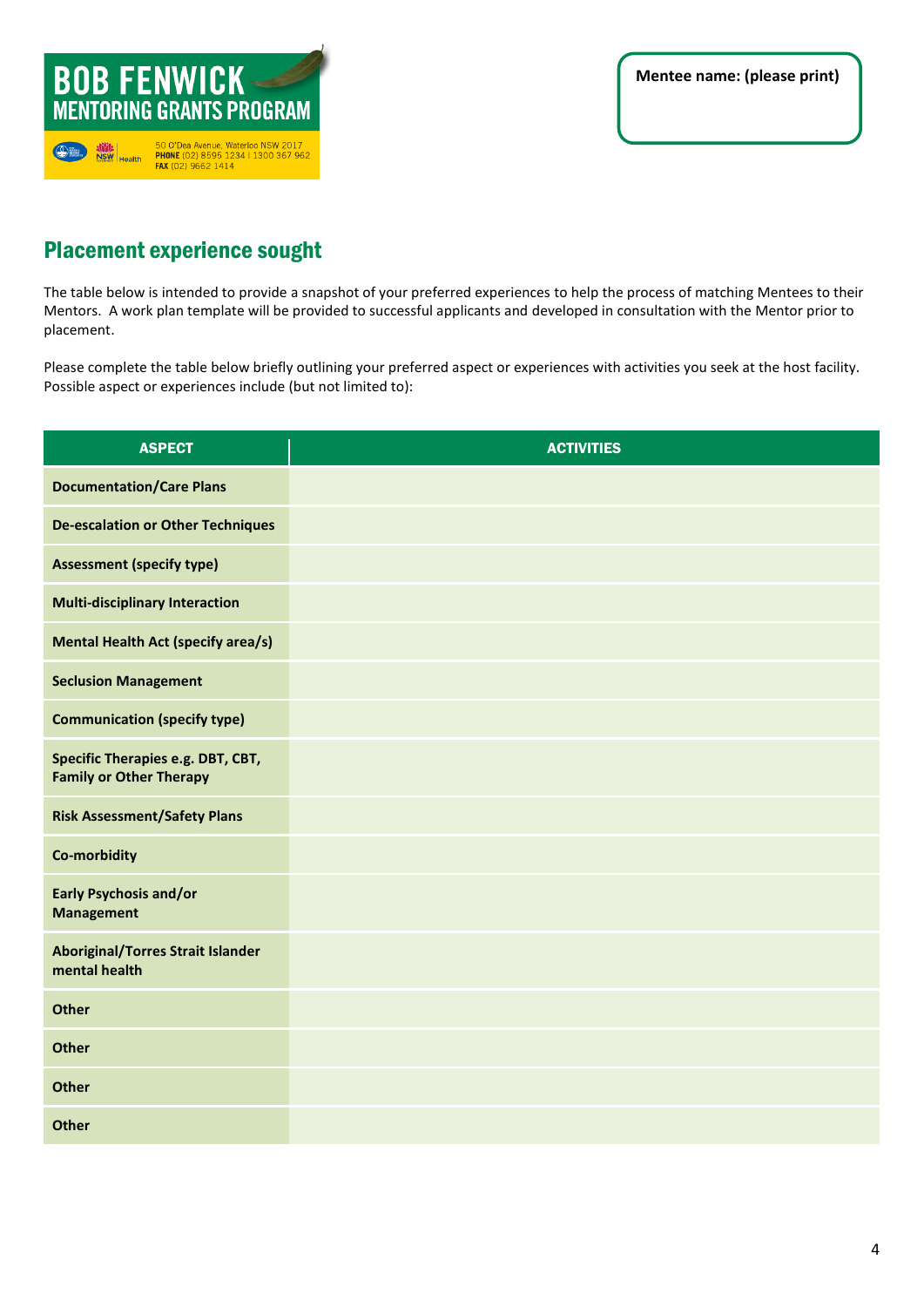

**Mentee name: (please print)** 

Outline how the knowledge and experience you expect to gain during the placement will benefit:

a) Your continuing professional development: (200 words max)

b) Your service in terms of client/patient outcomes: (200 words max)

c) Your service in terms of workplace culture and practices: (200 words max)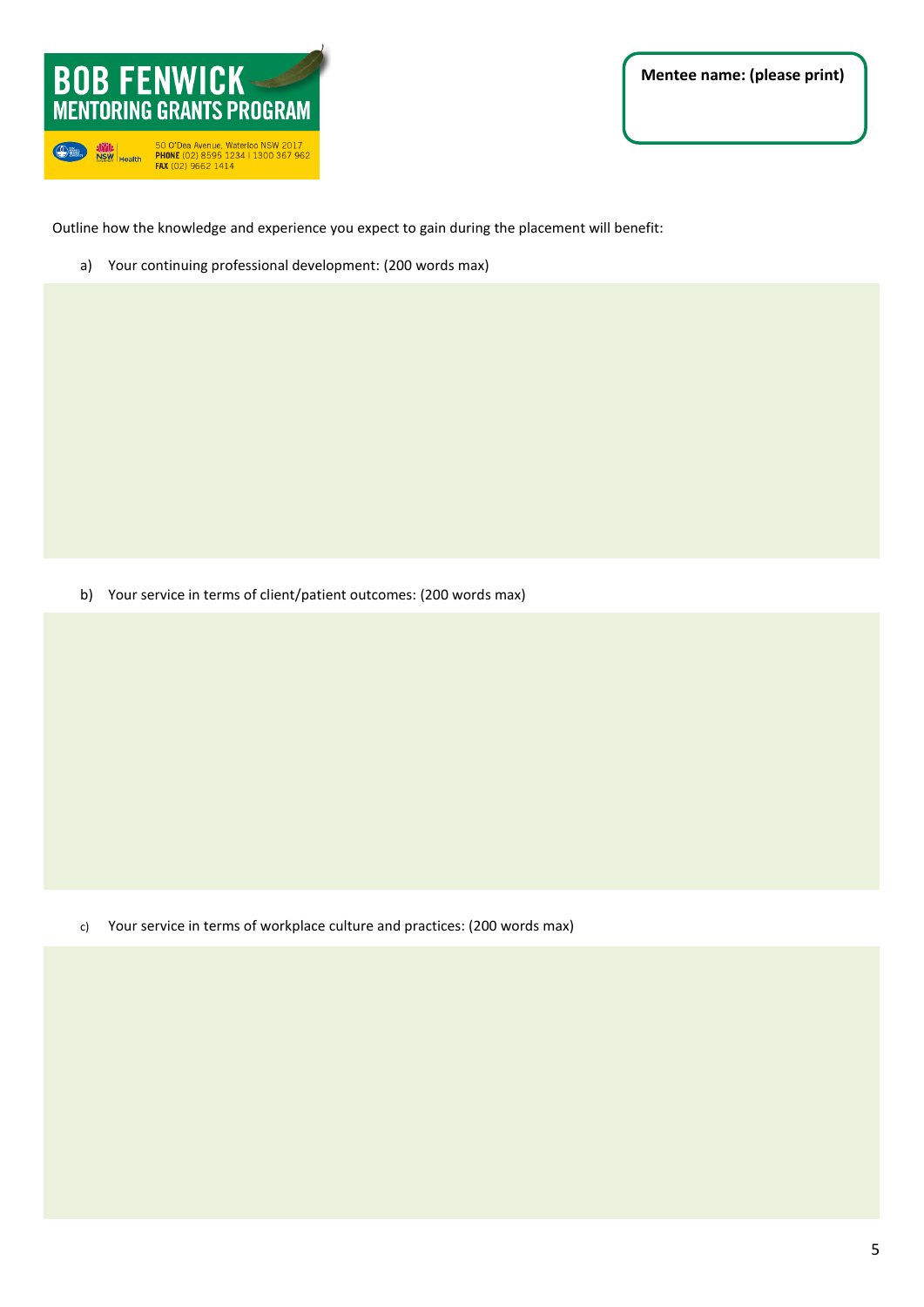### **BOB FENWICK-MENTORING GRANTS PROGRAM** 50 O'Dea Avenue, Waterloo NSW 2017<br>PHONE (02) 8595 1234 | 1300 367 962<br>FAX (02) 9662 1414  $\bigcirc$ NSW Health

# Applicant Declaration

#### **\*Note:** *this section must be completed, including signatures.*

I am fully aware of the terms of the Bob Fenwick Mentoring Grants Program, and if successful, agree to:

- $\checkmark$  Abide by the rules of the Grant (Terms of Placement, Appendix 1).
- $\checkmark$  Provide written acceptance of the grant to the Program Manager via email.
- $\checkmark$  Develop a work plan in collaboration with my Mentor.
- ✓ Return any moneys not used for the purposes of the Grant if I withdraw partially or fully from the agreed terms of placement.
- ✓ Complete a reflective journal for personal use during the placement.
- ✓ Complete *all* **initial and follow-up surveys and evaluations** in the time frames required.
- ✓ Provide the Program Manager with a 500 word written report (*within 2 weeks* following my placement), outlining my placement experiences, how they contributed to my professional development and positively impacted my workplace.
- ✓ Inform the Program Team of any change to work circumstances occurring prior to placement.
- $\checkmark$  Support the future promotion of the Program.

I understand that Program placement is dependent on funding availability for this round. If I am not successful for a grant in the current round, I would like to be considered for placement on an eligibility list and/or carried forward to the next round if the Steering Committee deems this acceptable (I understand this is also dependant on funding availability for the next round).  $\Box$  YES  $\Box$  NO

#### **Completed Information Checklist:**

- Have all sections of the application been completed?
- Has the Manager's endorsement been completed and signed (Page 2)?
- Have you attached a copy of your current Authorisation to Practice?

Name of Applicant: (please print if completing by hand)

Signature of Applicant: (signature required)

Date: (required)

> If you are experiencing any difficulties with completing the application or any part thereof, please contact the Program Team prior to the closing date, Sunday 13 March 2022.

Phone: Metro: (02) 8595 1234 Rural: 1300 367 962



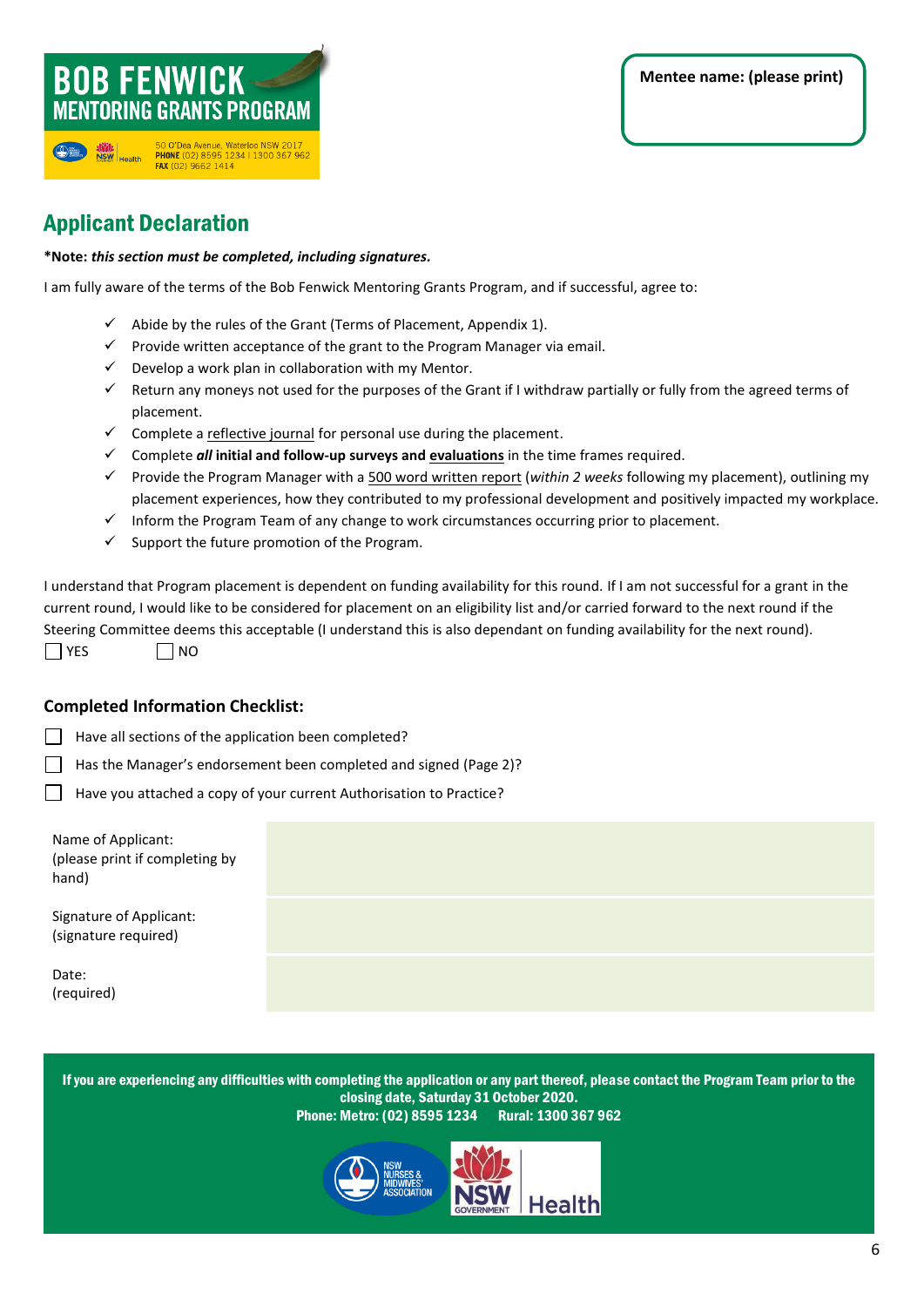

# Please return the completed Mentee Application Form to the Program Manager by Sunday 13 March 2022.

**To ensure your application is received promptly, please Scan and Email the completed expression of interest application to: [mhmgrant@nswnma.asn.au](mailto:mhmgrant@nswnma.asn.au)**

**Or Fax to: (02) 9662 1414**

**Or Post to: The Program Manager Bob Fenwick Mentoring Grants Program NSW Nurses and Midwives' Association 50 O'Dea Avenue Waterloo NSW 2017**

#### **Definitions:**

*For the purposes of this Program:*

- *• 'Employing organisation' refers to the mentee's usual place of employment.*
- *• 'Host organisation' refers to the organisation where the mentee is placed to undertake the mentoring experience.*

**-----------------------------------------------------------------------------------------------------------------------------------------------------------------------------**

**-----------------------------------------------------------------------------------------------------------------------------------------------------------------------------**

#### **Note:**

Placements are expected to be undertaken between May and July 2022. Mentee applications are open until 13 March 2021. The matching process will be undertaken by the Program Steering Committee during November 2022. Successful applicants will be contacted and formally announced as Mentees following the matching process.

#### **\*Each applicant is solely responsible for lodgement of their 'Mentee Application Form' by the due date\*.**

We recommend that applicants take responsibility for the submission of their own forms to avoid any delays in applications being received on time.

Once your completed forms are received by the Program Manager, you will be sent email confirmation within five business days. If you do not receive confirmation within this time, please contact the Program Manager to ensure that your application has been received.

If you have any problems completing your application, please contact the Program Manager.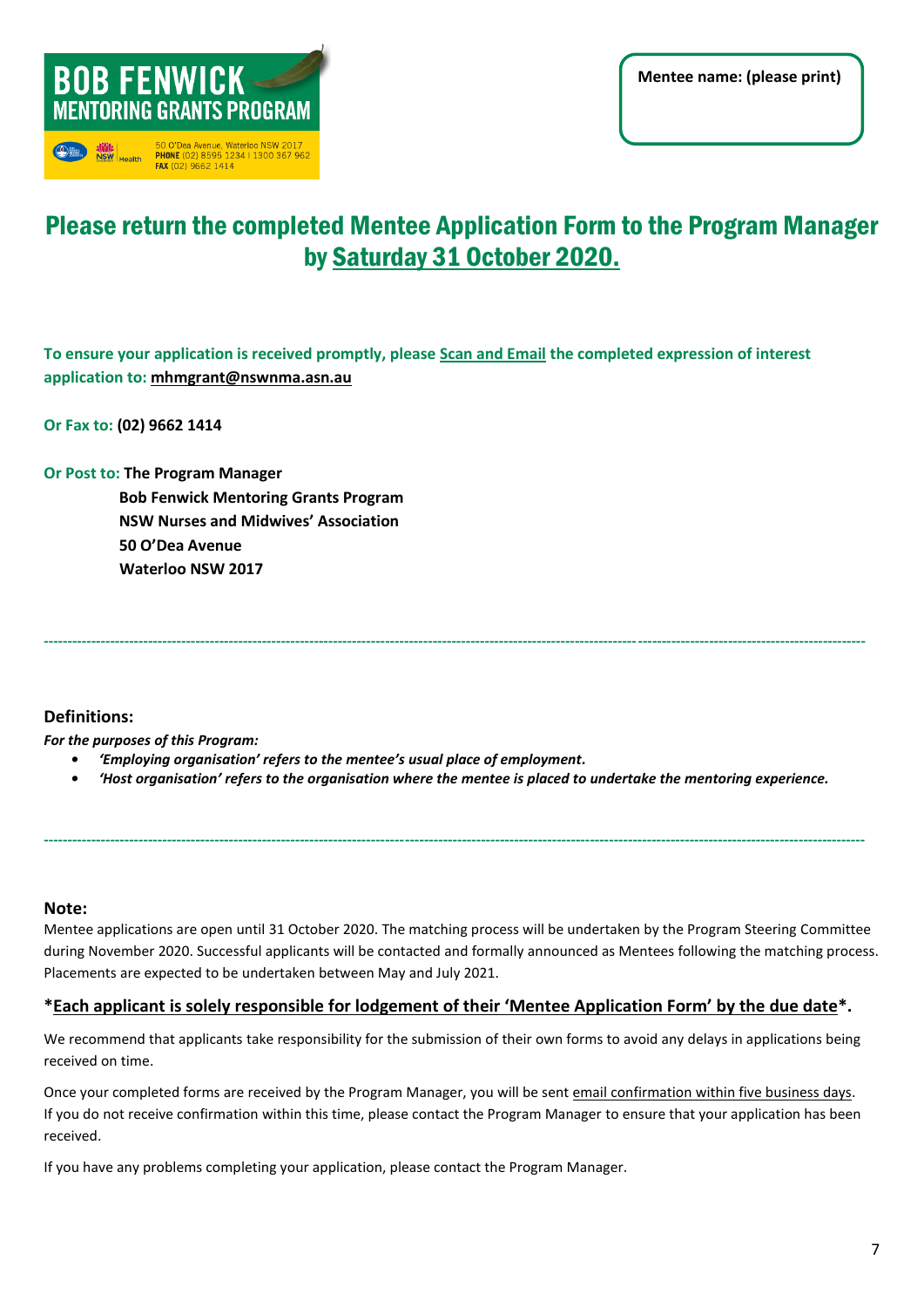# Appendix 2 -TERMS OF PLACEMENT

50 O'Dea Avenue, Waterloo NSW 2017<br>PHONE (02) 8595 1234 | 1300 367 962

**BOB FENWICK** 

 $①$ 

**NSW**<br>NSW Health

**MENTORING GRANTS PROGRAM** 

FAX (02) 9662 1414

Please refer to the accompanying Program Information Fact Sheet for a summary of the proposed mentoring arrangements.

- a) The Bob Fenwick Mentoring Grants Program is committed to equity and access principles and strives to ensure that the opportunity to apply for a grant is offered to anyone who is eligible and has demonstrated a need for professional development.
- b) Successful applicants will be required to sign a confidentiality statement, abide by their relevant professional code of conduct, EEO and WHS responsibilities and all relevant NSW Ministry of Health policies and procedures which apply in the 'employing' and 'host' organisations.
- c) Applicants will remain employees of their employing organisation and will maintain continuity and terms and conditions of employment during the placement. Sick leave or other leave taken during the placement will be covered and paid under that Mentee's entitlements with their employing organisation. Where sick leave is paid, the daily per diem rate supplied to the Mentee may be required to be reimbursed to the Program.
- d) Mentees will be required to attend the placement at the times agreed between the host organisation, the Mentor and the Program Manager unless otherwise re-negotiated. Unplanned absence for any reason should be reported to the Mentor, the employing organisation and the Program Manager as soon as possible. Failure to notify may result in withdrawal of the grant.
- e) Mentees will be required to develop a documented work plan in consultation with their Mentor prior to placement, keep a reflective journal during placement and must complete the baseline, end of placement and 2 month follow-up survey evaluation of their experiences in time frames stipulated by the Program Manager.
- f) Mentees must submit a 500 word written report to the Program Manager within 2 weeks of completion of the placement (refer 'End of Placement Written Report' (t), Page 10).
- g) Meeting eligibility does not automatically mean entitlement to a grant or a request for a specific specialty placement. All grant applications will be assessed as part of a competitive merit selection process. The circumstances that will be considered by the Steering Committee include (but are not limited to):
	- Is the applicant a Registered Nurse working in a public mental health service in NSW?
	- How long has the applicant worked in Mental Health (depending on application numbers, priority may be weighted to those with less than 2 years' experience)?
	- Location of service (depending on application numbers, priority may be weighted to those in rural and remote locations as defined be the Rural, Remote and Metropolitan Areas (RRMA) Classification.
	- If the applicant is a person from a culturally and linguistically diverse background or an Aboriginal or Torres Strait Islander.
	- Ability to undertake placement between May and July 2022.
	- will contribute to the applicant's career goals and to the mental health service. • The applicant's work experience, the need for the mentoring experience as a new worker, how the experience
		- The applicant's demands of the work role or any other demonstrated need.
- h) Grants cannot be deferred. If a successful applicant cannot take up a grant that has been offered, then the grant to that applicant will be cancelled.
- i) If an offer is not taken up by a successful applicant, it will be offered to the next ranking applicant who was not initially successful.
- j) Successful applicants will be asked to confirm their acceptance in writing with endorsement from their usual Manager within 14 days of notification.
- k) Applicants who are not successful can re-apply for a grant if available in the future, as can applicants who have declined an offer.
- I) If an offer is accepted and taken up (fully or partially), the applicant will not be eligible to apply in future grant rounds.
- m) The placement period will be considered as study leave and the Mentee will not be automatically entitled to shift/weekend/public holiday penalty allowances during the placement (unless negotiated by the Mentee with their Manager prior to commencement).
- n) Mentors and their Managers will be notified of the mentee matched to their service and contact details provided.
- o) Successful Mentee applicants must initiate communication and commence negotiation of mutually agreeable placement dates, times, etc. with their respective Mentor as soon as they receive written notification of their successful application. Failure to initiate contact by the mentee within 1 week of written notification may result in withdrawal of the grant.